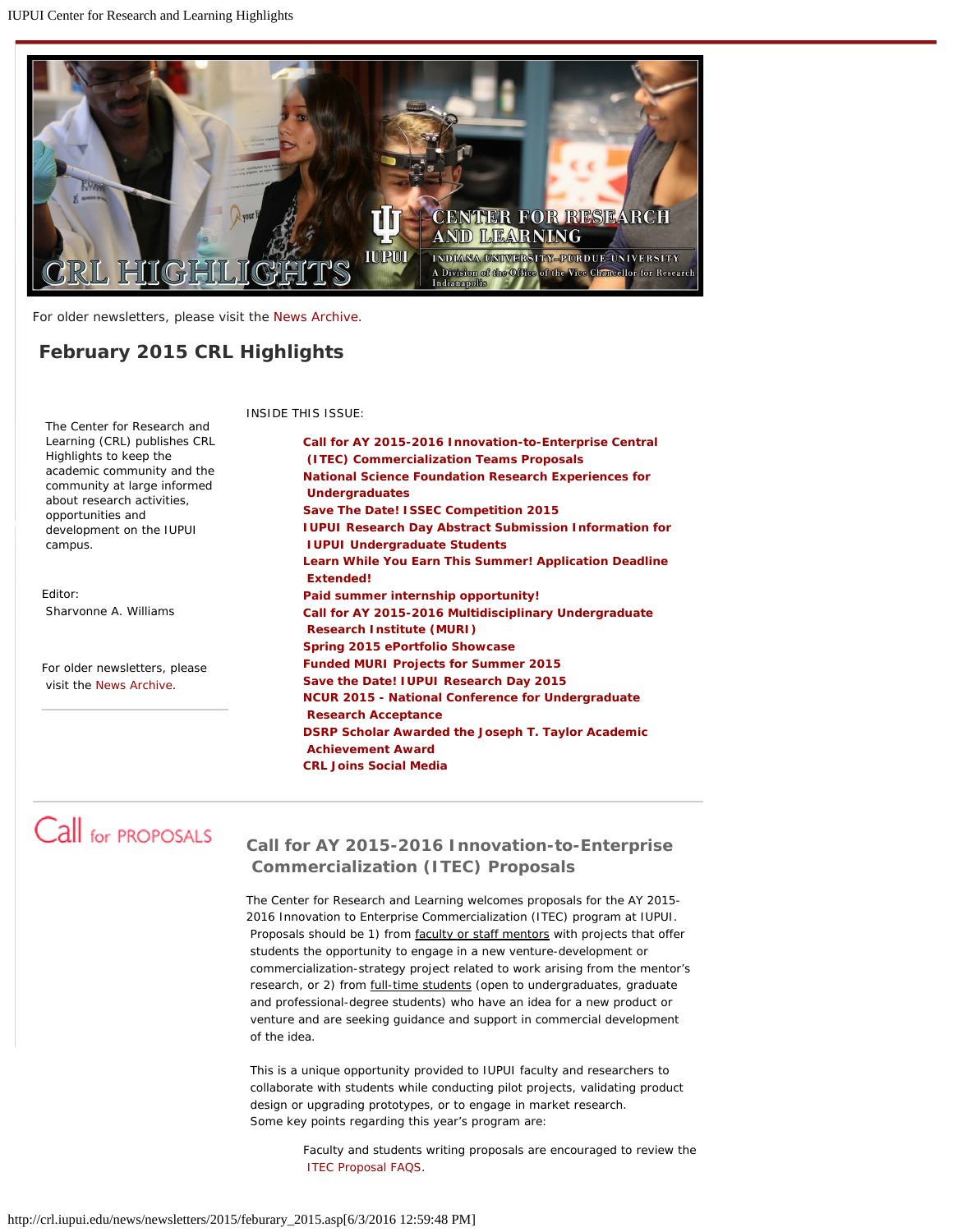Proposals must be submitted by using the current version of the [ITEC Project Proposal Form](http://surveycentral.uc.iupui.edu/itecpropsal2015.aspx). (Log in with IUPUI username and password). Proposals are due by midnight on March 31, 2015. The project-selection committee will review the submitted proposals using the [ITEC Proposal Evaluation Form](http://crl.iupui.edu/programs/I2E/assets/documents/2015_ITEC_Proposal_Evaluation_Form.pdf). Eligible graduate students and postdoctoral trainees also may serve as co-mentors on a team. The proposal reviews currently are scheduled for April 9-10, 2015. The announcement regarding funded proposals currently is scheduled for April 27, 2015. The academic-year ITEC program begins September 9, 2015, and

continues through April 29, 2016.

ITEC is a program of the Center for Research and Learning, a division of the Office of the Vice Chancellor for Research. Project proposals from all disciplines on the IUPUI campus are encouraged. Students who are interested in submitting a proposal for their own project also may attend one of the Q&A sessions for assistance with their proposal.

These will be held Friday mornings, 9:00-9:30 AM, in University Library, Room 1180F, on the following dates: **February 27, 2015**

**March 13, 2015**

Direct questions about ITEC proposal submission to:

Karen White, Research Development and Commercialization Facilitator, [kfwhite@iupui.edu](mailto:emward@iupui.edu) or [itec@iupui.edu](mailto:itec@iupui.edu).

- [Innovation-to-Enterprise Central \(ITEC\) Commercialization Teams](http://crl.iupui.edu/programs/I2E/assets/documents/2015_ITEC_Proposal_FAQS.pdf)  [Proposal FAQS](http://crl.iupui.edu/programs/I2E/assets/documents/2015_ITEC_Proposal_FAQS.pdf)
- **>> [ITEC Project Proposal Form](http://surveycentral.uc.iupui.edu/Login.aspx?s=1214e391-d474-44a1-ae66-e9b2e056a6b0&redirectUrl=%2fSurvey.aspx%3fs%3d1214e391d47444a1ae66e9b2e056a6b0)**
- **>> [ITEC Proposal Evaluation Form](http://crl.iupui.edu/programs/I2E/assets/documents/2015_ITEC_Proposal_Evaluation_Form.pdf)**

<span id="page-1-0"></span>

## **National Science Foundation Research Experiences for Undergraduates**

The National Science Foundation Research Experiences for Undergraduates (NSF REU) focuses on ventures designed specifically to conduct projects that engage undergraduate students in meaningful ways in thematicallylinked, ongoing research projects. For those with existing NSF funding, supplemental grants to add undergraduate researchers to currently funded NSF projects also will be discussed. The NSF deadline for submission of site proposals is expected to be August 28, 2015. If you are interested in applying and would like assistance from OVCR staff, be sure to attend.

**Target Audience:** Faculty members interested in mentoring undergraduate researchers

**When:** Thursday, March 5, 2015 | 2:00 PM-3:30 PM **Where:** University Library, Room 1126

> Register for this event at: <https://crm.iu.edu/CRMEvents/NSFREU030515/>

<span id="page-1-1"></span>

### **Save The Date: ISSEC Competition 2015**

ISSEC is IUPUI's annual "ideation" pitch competition that encourages and rewards student innovation for ideas with potential to make a positive change in the world.

**Friday, March 6, 2015 11:00 AM-1:00 PM University Library, Lilly Auditorium 755 West Michigan Street Indianapolis, IN 46202**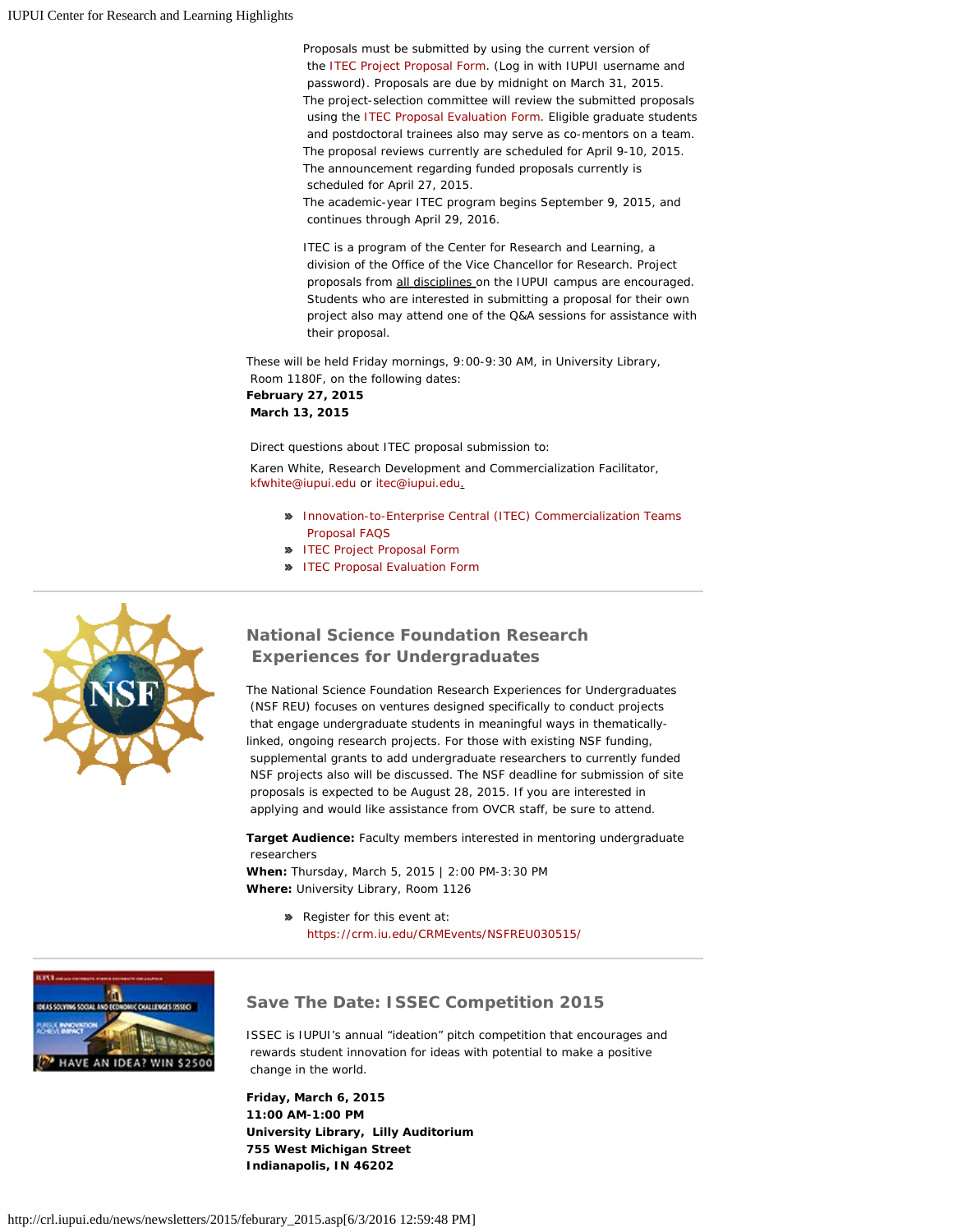### **OPEN TO THE PUBLIC!**

Join the audience to support and interact with the IUPUI students trying to make a difference. Following the three-minute pitches, a panel of judges will select three top entrants/teams for 1st, 2nd and 3rd place. In addition, one team will be recognized by members of the audience, who will be asked to cast ballots for their choice for the most intriguing idea and most persuasive pitch!

**Questions?** Contact Karen White, Research Development and Commercialization Facilitator, kfwhite@iupui[.](#page-0-1)edu or (317) 274-10830.

- **PLEASE LET US KNOW YOU ARE COMING at:** <https://crm.iu.edu/CRMEvents/ISSECCompetition/>
- For more information on ISSEC:<http://crl.iupui.edu/issec/>

<span id="page-2-0"></span>

Abstract Submission Deadline March 9

### **IUPUI Research Day Abstract Submission Information for IUPUI Undergraduate Students**

The IUPUI Office of the Vice Chancellor for Research (OVCR) and the Center for Research and Learning (CRL) invite IUPUI students who have been working on faculty-mentored research projects to submit abstracts for the 2015 IUPUI Research Day Poster Session to be held Friday, April 17, 2015, at the IUPUI Campus Center, 420 University Boulevard.

Please note that all abstracts must be formatted according to CRL Abstract Formatting Guidelines [\(AbstractFormattingGuidelines.pdf](http://crl.iupui.edu/assets/documents/AbstractFormattingGuidelines.pdf)) and must be approved by the student's research mentor.

The deadline for the submission of all mentor-approved, undergraduate abstracts is March 9, 2015.

> All IUPUI students who are currently participating in one of CRL's formal research programs should submit their abstracts according to the specific directions of their CRL Program Director. All IUPUI undergraduate students who are not participating in a formal CRL-sponsored program should submit their abstracts to: [crlstaff@iupui.edu](mailto:crlstaff@iupui.edu).

Students will receive notice of whether their abstracts have been accepted by March 23, 2015.

<span id="page-2-1"></span>

SRP Scholars Present at the CRL Summer Symposium 2014

## **Learn While You Earn This Summer! Application Deadline Extended**

The IUPUI Center for Research and Learning (CRL) currently is accepting applications for its many summer research programs, which typically offer:

- Full-time research experiences with a faculty mentor Opportunities to hone your research and professional skills through workshops, panel presentations and expert seminars Credit for the "R" portion of the IUPUI RISE to the Challenge Initiative
- An opportunity to present your research findings in the CRL Summer Research Programs Poster Session
- A competitive stipend

Program eligibility and application requirements vary, so please visit the website and review them carefully for more information.

For more information on how to apply visit: <http://crl.iupui.edu/>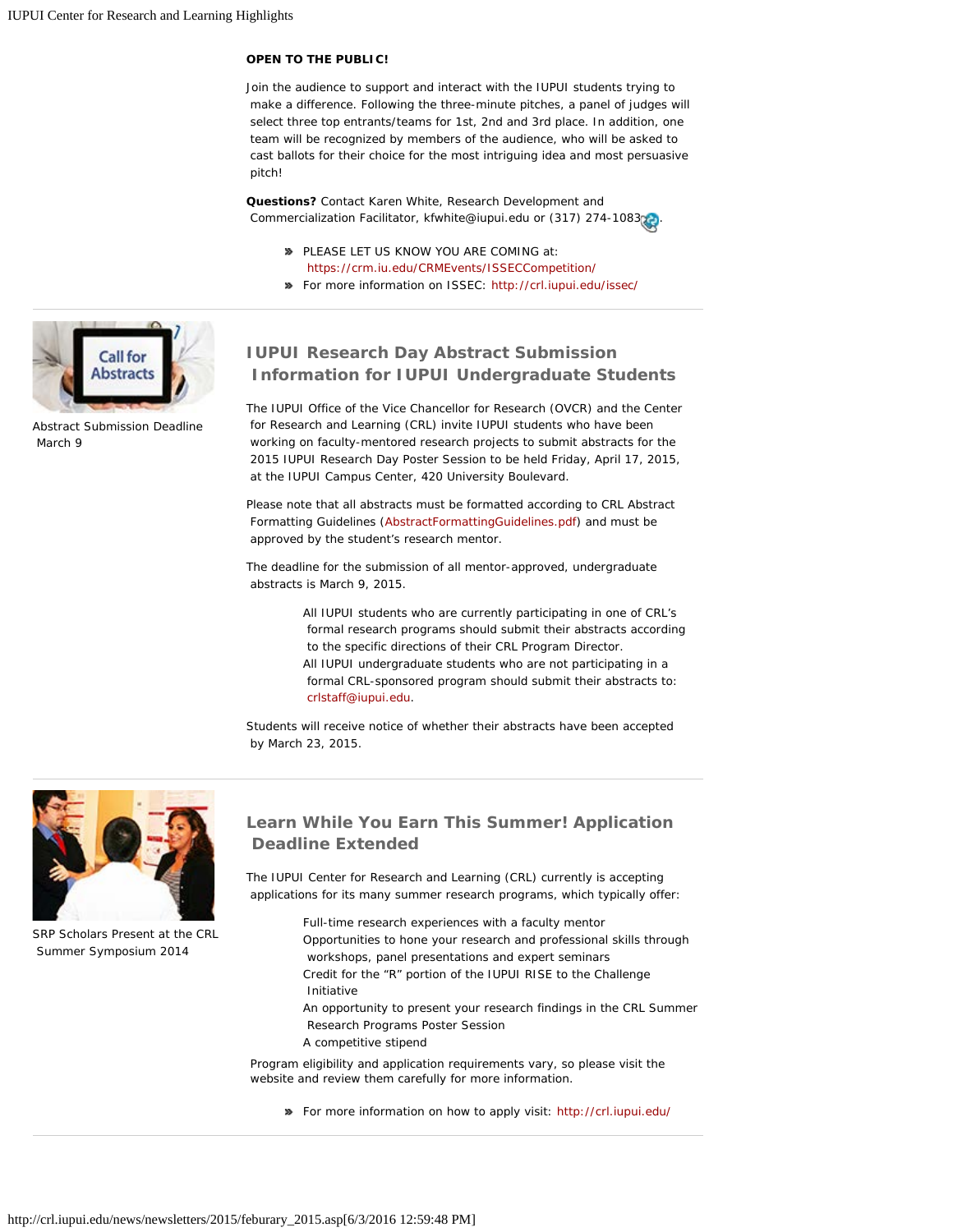<span id="page-3-0"></span>

STEM Education Summer Internship Program

### **Paid summer internship opportunity!**

With funding from the Center for the Advancement of STEM Education (UCASE), the STEM Education Summer Internship Program is currently accepting applications for its 2015 summer cohort.

Applications will be accepted now through March 20, 2015. STEM Education interns earn a \$3,000 stipend for full-time work (38-40 hours per week) during a seven-week position at IUPUI or another non-profit organization in Indianapolis. The internships will run from May 11 through August 14, 2015.

Eligible applicants must have completed freshman or sophomore level of the required courses in biology, chemistry, earth sciences, physics, computer science, informatics, mathematics, technology or engineering. IUPUI students who have science- or math-focused majors with less than 60 earned credits and a minimum GPA of 2.80 are encouraged to apply. For additional information please contact Dr. Kim Nguyen 317-274-112[6](#page-0-1) or knguyen@iupui.edu.

Applications can be found by clicking the link below: [http://www.iupui.edu/~ucase/scholarships/teachscience/internship.](http://www.iupui.edu/~ucase/scholarships/teachscience/internship.html) [html](http://www.iupui.edu/~ucase/scholarships/teachscience/internship.html)

# <span id="page-3-1"></span>Call for PROPOSALS

## **Call for AY 2015-2016 Multidisciplinary Undergraduate Research Institute (MURI) Faculty Proposals**

The Center for Research and Learning welcomes proposals for the AY 2015- 2016 [Multidisciplinary Undergraduate Research Institute \(MURI\)](http://www.crl.iupui.edu/programs/MURI/index.asp) at IUPUI. Proposals should offer undergraduate students the opportunity to engage in a substantive research experience focused on a significant research question. This is a unique opportunity provided to IUPUI faculty and researchers for mentoring students while conducting pilot projects or testing new techniques and designs.

#### **Some key points regarding this year's program are as follows:**

Faculty writing proposals are encouraged to review the document entitled [MURI FAQs for Faculty Submitting Proposals](http://www.crl.iupui.edu/assets/documents/MURI_FAQs_for_Proposals_Revised_1_22_15_v2.docx). Proposals must be submitted by using the current version of the [MURI Project Proposal Form](http://www.crl.iupui.edu/assets/documents/MURI_Project_Proposal_Form_AY2015_2016_v2.docx). The MURI Review Committee will review the submitted proposals using the [MURI Proposal Evaluation Form](https://surveycentral.uc.iupui.edu/muriproposalreview2012SAMPLE.aspx) (log in with IUPUI username and password). Projects must include faculty mentors from two or more disciplines. Eligible graduate students and postdoctoral trainees also may serve as co-mentors on a team. Proposals are due by midnight on March 23, 2015, at: [CRLGrant@iupui.edu](mailto:CRLGrant@iupui.edu). The proposal reviews currently are scheduled for April 9-10, 2015. The announcement regarding funded proposals currently is scheduled for April 27, 2015. Students may apply to MURI and rank their project choices beginning May 1, 2015, with a deadline of September 11, 2015. The academic-year MURI program begins October 3, 2015, and continues through April 29, 2016.

MURI is jointly funded by the Center for Research and Learning, a division of the Office of the Vice Chancellor for Research, and the Purdue School of Engineering and Technology at IUPUI.

Project proposals from all disciplines on the IUPUI campus are encouraged.

For more information contact Elizabeth Rubens [erubens@iupui.edu](mailto:erubens@iupui.edu) or Steve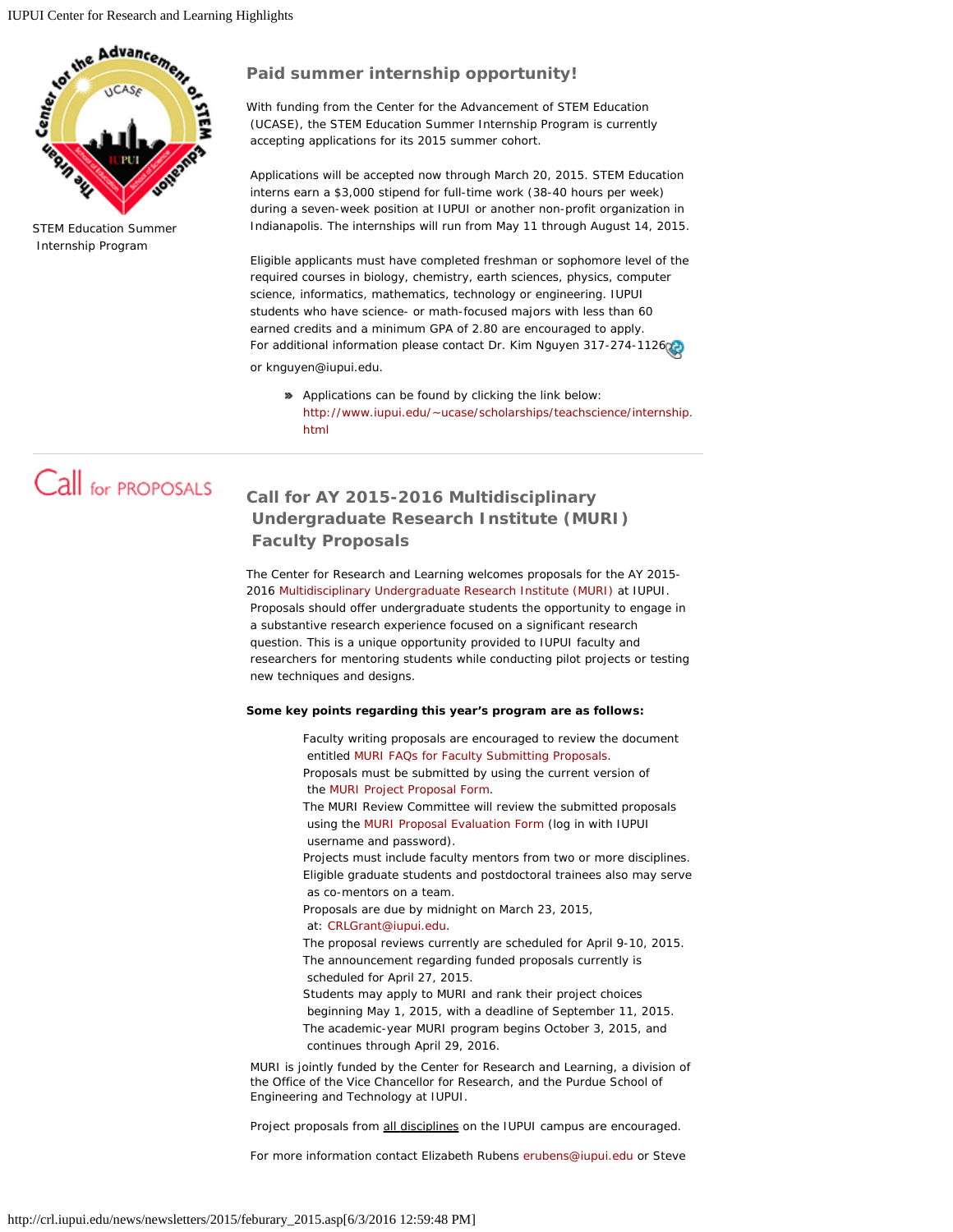<span id="page-4-0"></span>

### **Mark Your Calendar for the Spring 2015 ePortfolio Showcase**

IUPUI's first ePortfolio Showcase will be held March 27, 2015, 1:00–2:30 PM. The 2015 ePortfolio Showcase will feature outstanding student electronic portfolios (including ePDPs) that showcase learning at IUPUI both in and out of the classroom.

<span id="page-4-1"></span>

### **Funded MURI Projects for Summer 2015**

The Center for Research and Learning, in partnership with the Purdue School of Engineering and Technology at IUPUI, is pleased to announce the funded projects for the summer 2015 Multidisciplinary Undergraduate Research Institute (MURI). Approximately 45 students will participate in this summer's Institute with 31 faculty and graduate-student researchers. Students are encouraged to review the list of funded projects, visit the Center for Research and Learning's website at [www.crl.iupui.edu](http://www.crl.iupui.edu/) and apply to the MURI program by March 13, 2015. Questions about the program can be directed to Elizabeth Rubens at [erubens@iupui.edu](mailto:erubens@iupui.edu) or Dr. Steve Higbee at [sjhibee@iupui.edu](mailto:sjhibee@iupui.edu).

View project information here[: Funded MURI Projects - Summer](http://www.crl.iupui.edu/assets/documents/Funded_MURI_ProjectsSummer_2015_v3_ER.docx)  [2015](http://www.crl.iupui.edu/assets/documents/Funded_MURI_ProjectsSummer_2015_v3_ER.docx)

SAVE THE DATE!<br>JUPUI RESEARCH DAY

<span id="page-4-2"></span>

#### **Save the Date! IUPUI Research Day 2015**

**When:** Friday, April 17, 2015 - 9:00 AM-3:00 PM **Where:** IUPUI Campus Center, 420 University Boulevard.

Showcase your scholarly and creative research accomplishments to IUPUI and IUPUC faculty, staff and students as well as business, nonprofit and government organizations at the IUPUI 2015 Research Day poster session.

You may submit an abstract for the Research Day poster session if you are an undergraduate, graduate or professional student engaged in a research and/or creative project under the direct mentorship of an IUPUI or IUPUC faculty or staff mentor.

Click Here: [to Register to Attend!](https://crm.iu.edu/CRMEvents/ResearchDay2015/)

<span id="page-4-3"></span>

## **NCUR 2015 - National Conference for Undergraduate Research Acceptance**

Diversity Scholars Research Program (DSRP) scholars Carolina Cardona, Andrea Martínez, Angela Pittman and Michelle Ramírez were selected from more than 3,700 individual submissions for demonstrating a unique contribution to their respective fields and were invited to present their research projects at NCUR 2015. This is an interdisciplinary conference providing undergraduate students opportunities to present their research and creative works in oral, poster and performance/visual arts presentations. NCUR 2015 will be held April 16-18 at Eastern Washington University in Cheney, Washington.

Click here: [For More Informatiion](http://www.cur.org/ncur_2015/)